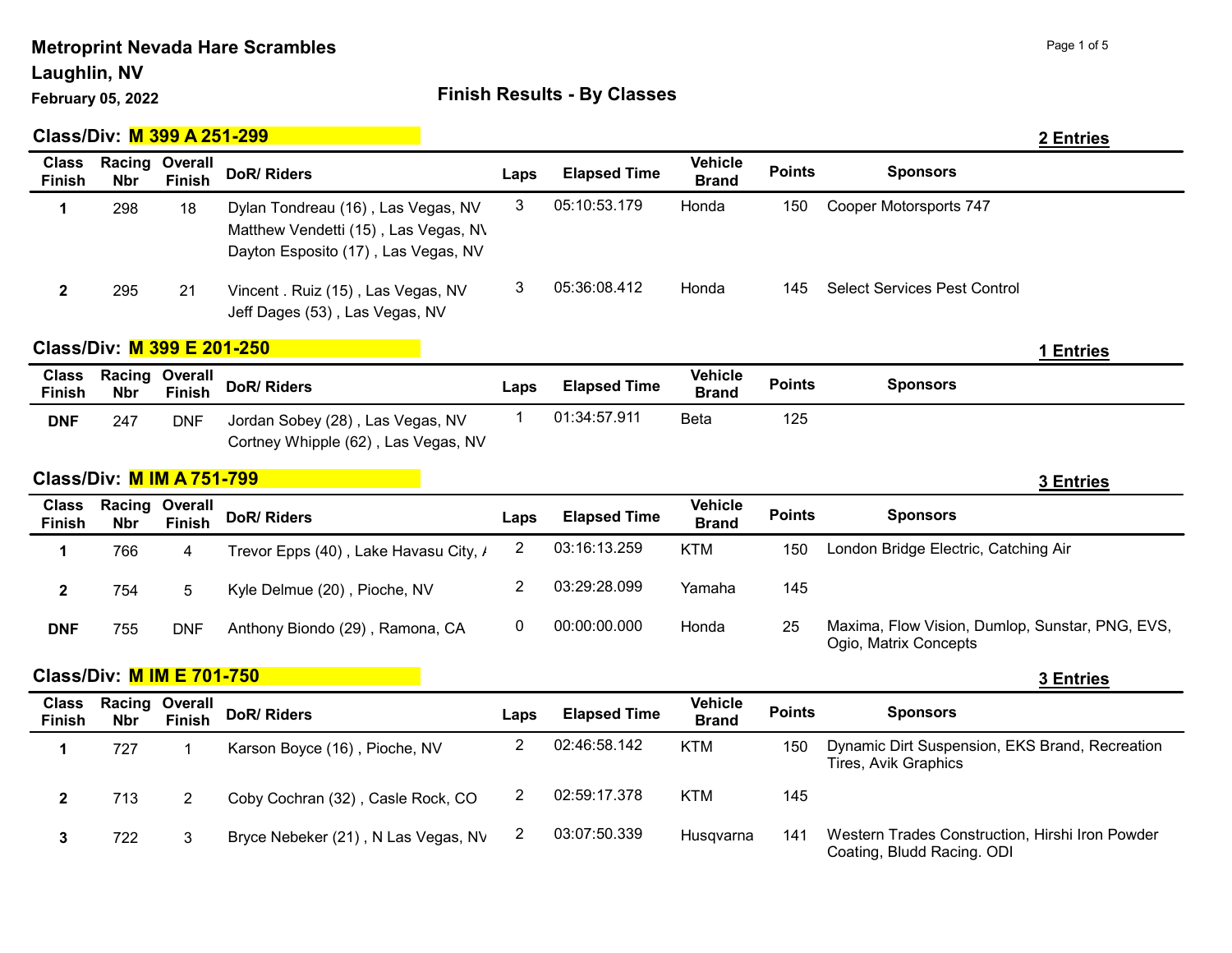#### Laughlin, NV

### February 05, 2022 **Finish Results - By Classes**

|                               | Class/Div: M IM P 1m-99m |                          |                                                                                                                                   |      |                     |                                |               | 3 Entries                                                                                                                                       |
|-------------------------------|--------------------------|--------------------------|-----------------------------------------------------------------------------------------------------------------------------------|------|---------------------|--------------------------------|---------------|-------------------------------------------------------------------------------------------------------------------------------------------------|
| <b>Class</b><br><b>Finish</b> | Racing<br><b>Nbr</b>     | Overall<br><b>Finish</b> | DoR/Riders                                                                                                                        | Laps | <b>Elapsed Time</b> | <b>Vehicle</b><br><b>Brand</b> | <b>Points</b> | <b>Sponsors</b>                                                                                                                                 |
| 1                             | 18M                      | 3                        | Tucker Norman (20), Las Vegas, NV                                                                                                 | 3    | 03:45:47.439        | Husqvarna                      | 150           | <b>Fohse Factory Racing</b>                                                                                                                     |
| $\mathbf 2$                   | 11M                      | 19                       | Colton . Scudder (25), Sparks, NV                                                                                                 | 3    | 05:13:18.956        | <b>KTM</b>                     | 145           | Scudders Performance, Fly Racing, Big Valley<br>Honda, Keep It Dirty USA, Blud Lubricants, Flow<br>Vision, DDC, Works Connection, FMF, IMS      |
| <b>DNF</b>                    | 2M                       | <b>DNF</b>               | Warren Healey (43), Parker, CO                                                                                                    |      | 01:23:17.298        | Honda                          | 116           | Enduro Spec Suspension, Uncanna, Wrap<br>Colorado, Leatt, Fasst Company, BRP, IMS, X<br><b>Brand</b>                                            |
|                               |                          |                          | Class/Div: M Open A 151-199                                                                                                       |      |                     |                                |               | 4 Entries                                                                                                                                       |
| <b>Class</b><br><b>Finish</b> | Racing<br><b>Nbr</b>     | Overall<br><b>Finish</b> | DoR/ Riders                                                                                                                       | Laps | <b>Elapsed Time</b> | <b>Vehicle</b><br><b>Brand</b> | <b>Points</b> | <b>Sponsors</b>                                                                                                                                 |
| 1                             | 158                      | 12                       | Richard Gaunt (53), Torrance, CA<br>Chasen Gaunt (25), Torrance, CA<br>Luis Gomez (31), Corona, CA<br>Vince Ackley (31), Torrance | 3    | 04:35:25.756        | <b>KTM</b>                     | 150           | Walker Filtration, Ebbco, Simpson Racing, Smiley<br>Motorsports, Geiser, Raceline Wheels, Eibach,<br>Rollin Smokes BBQ, ZLT, Guant Construction |
| $\mathbf{2}$                  | 182                      | 15                       | Alex . Grabow (28), Torrance, CA<br>Andrew Grabow (32), Garden Grove,<br>Jerry Grabow (60), Anaheim, CA                           | 3    | 04:53:48.399        | <b>KTM</b>                     | 145           | Hatch Racing, 3 Brothers, RAD, Hilltoppers MC                                                                                                   |
| 3                             |                          |                          |                                                                                                                                   |      |                     |                                |               |                                                                                                                                                 |

**Class/Div:** M Open E 100-150

Brian Lopez (43) , Henderson, NV

Justin Storey (32) , Cheyenne, WY Jason . Storey (29) , Carlin, NV

Solaid Clothing, Classic Door & Trim, Patrick's

Lubricants, Fasst Co, Kenda, Engine Ice, ODI Grips, Nitro Mousse, Bike Graphix, Frontline Suspension, Oneal, OGIO, Leatt, 100%, Rugged

Signs

Radios

| <b>Class</b><br><b>Finish</b> | <b>Racing Overall</b><br><b>Nbr</b> | Finish | DoR/ Riders                                                                  | Laps | <b>Elapsed Time</b> | Vehicle<br><b>Brand</b> | <b>Points</b> | Sponsors |  |
|-------------------------------|-------------------------------------|--------|------------------------------------------------------------------------------|------|---------------------|-------------------------|---------------|----------|--|
|                               | 150                                 | 10     | Mike Stephens (42), Spring Creek, N\<br>Laine Stephens (14), Spring Creek, N |      | 04:26:30.195        | Honda                   | 150           |          |  |

DNF 153 DNF Justin Storey (32), Cheyenne, WY 0 00:00:00.000 Gas Gas 25 Hairy Tortoise Racing, North Platte Enduro, Blud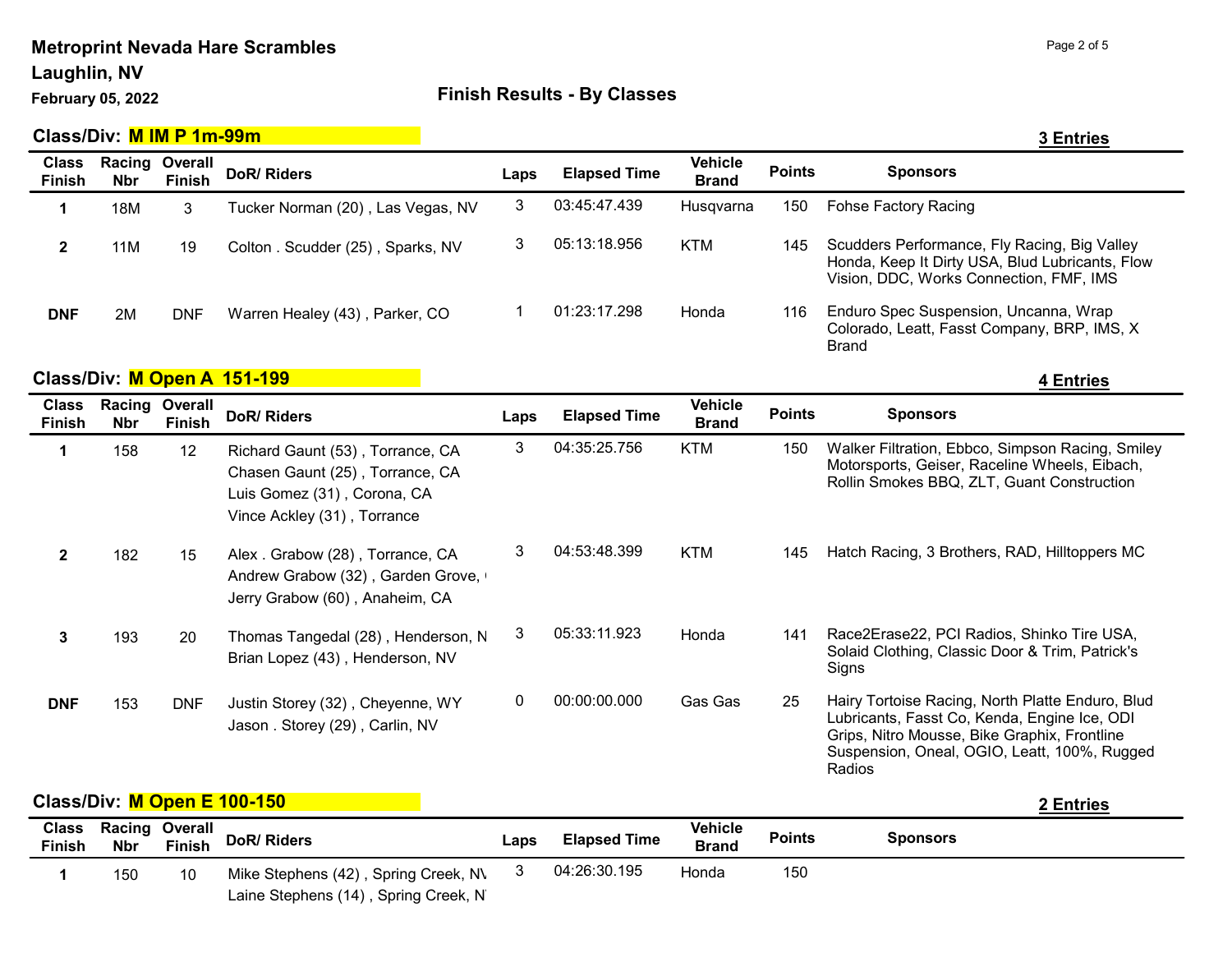Laughlin, NV

#### February 05, 2022 **Finish Results - By Classes**

|                               |                      |                          | Class/Div: M Open E 100-150                                                                             |      |                     |                                |               | 2 Entries                                                                                                                                                                                                                          |
|-------------------------------|----------------------|--------------------------|---------------------------------------------------------------------------------------------------------|------|---------------------|--------------------------------|---------------|------------------------------------------------------------------------------------------------------------------------------------------------------------------------------------------------------------------------------------|
| <b>Class</b><br><b>Finish</b> | Racing<br><b>Nbr</b> | Overall<br>Finish        | DoR/Riders                                                                                              | Laps | <b>Elapsed Time</b> | <b>Vehicle</b><br><b>Brand</b> | <b>Points</b> | <b>Sponsors</b>                                                                                                                                                                                                                    |
| $\mathbf{2}$                  | 132                  | 14                       | Andy . Vance (42), El Cajon, CA<br>Kyle Hearold (43), El Cajon, CA                                      | 3    | 04:41:01.918        | Yamaha                         | 145           | Motoworld of El Cajon, Flowvision Goggles, AOT<br>Gear, Baja Racing Gear, I8 Dezert Racers,<br>Tradewise Plumbing, Brown Electric                                                                                                  |
|                               |                      |                          | Class/Div: M Open P 1x -50x                                                                             |      |                     |                                |               | 5 Entries                                                                                                                                                                                                                          |
| <b>Class</b><br><b>Finish</b> | Racing<br><b>Nbr</b> | Overall<br><b>Finish</b> | <b>DoR/ Riders</b>                                                                                      | Laps | <b>Elapsed Time</b> | <b>Vehicle</b><br><b>Brand</b> | <b>Points</b> | <b>Sponsors</b>                                                                                                                                                                                                                    |
| $\mathbf 1$                   | 3X                   | 1                        | Axel Pearson (29), Panaca, NV<br>Tallon Taylor (28), Henderson, NV                                      | 3    | 03:31:23.735        | Gas Gas                        | 150           | Pearson Farms, Gas Gas, Moose Racing, Arai                                                                                                                                                                                         |
| $\mathbf{2}$                  | 95X                  | $\overline{2}$           | Taylor Stevens (27), Ogden, UT<br>Wyatt Brittner (27), Reno, NV                                         | 3    | 03:41:34.819        | Husqvarna                      | 145           | Stevens off road racing, Fly Racing, Papa Star<br>Money, Reflex Racing, SRT off road, BPR, Bullet<br>Proof Designs, IMS Ride Life Graphics, Kenda,<br>Nitro Mousse, Mobius Braces, Stevens Erectors,<br><b>Off Road Specialist</b> |
| $\mathbf{3}$                  | 11X                  | 5                        | Ricky Dahlberg (27), Reno, NV<br>Greg Pheasent (29), Reno, NV                                           | 3    | 04:01:19.280        | Yamaha                         | 141           | Number-Tech, TBT Racing, Blud Racing<br>Lubricants, BVH, Galfer, IMS, ODI, Absolute Drain                                                                                                                                          |
| 4                             | 1X                   | 6                        | Danny Cooper (47), Las Vegas, NV<br>Blayne Thompson (28), Phelan, CA                                    | 3    | 04:11:53.518        | Honda                          | 138           | Kenda Tires, Monarch Powersport, Fly, Flo, Arai,<br>Nitro Mousse, Viral Brand Googles, Funnel Web<br>Filtrs, IMS Products, Am's Grips, Renthal Maxima<br>Racing Oils, Moto Hose, Dirt Trucks, SXS                                  |
| 5                             | 61X                  | 9                        | Tyler Harvey (28), Boulder City, NV<br>Eric Holt (39), Panaca, NV<br>Marlo Carducci (34), Las Vegas, NV | 3    | 04:21:02.610        | <b>KTM</b>                     | 136           | H&H Off-road, Acerbis, Blud Lubricants, DDC,<br>Factory Connection, Fasst Company, FXR, IMS,<br>Kenda Tire, NitroMousse, ODI, 100% Goggles                                                                                         |

### Class/Div: M Over 30 E 301-350 2 Entries

Sponsors Class Finish Racing Overall Nbr Finish DoR/ Riders Laps Elapsed Time **Vehicle** venicie Points<br>Brand Points Steve Hammack (50) , Las Vegas, NV Gary Smith (32) , Henderson, NV 1 316 8 Steve Hammack (50), Las Vegas, NV 3 04:19:33.295 Beta 150 Sportsman Cycle, Dynamic Dirt Suspension Tyler . Miller (33) , Henderson, NV Calvin Whipple (33) , Las Vegas, NV 2 305 11 Tyler . Miller (33), Henderson, NV 3 04:31:03.779 Husqvarna 145 Sportsman Cycle, Dirt Dynamic Suspension, Mikes Mom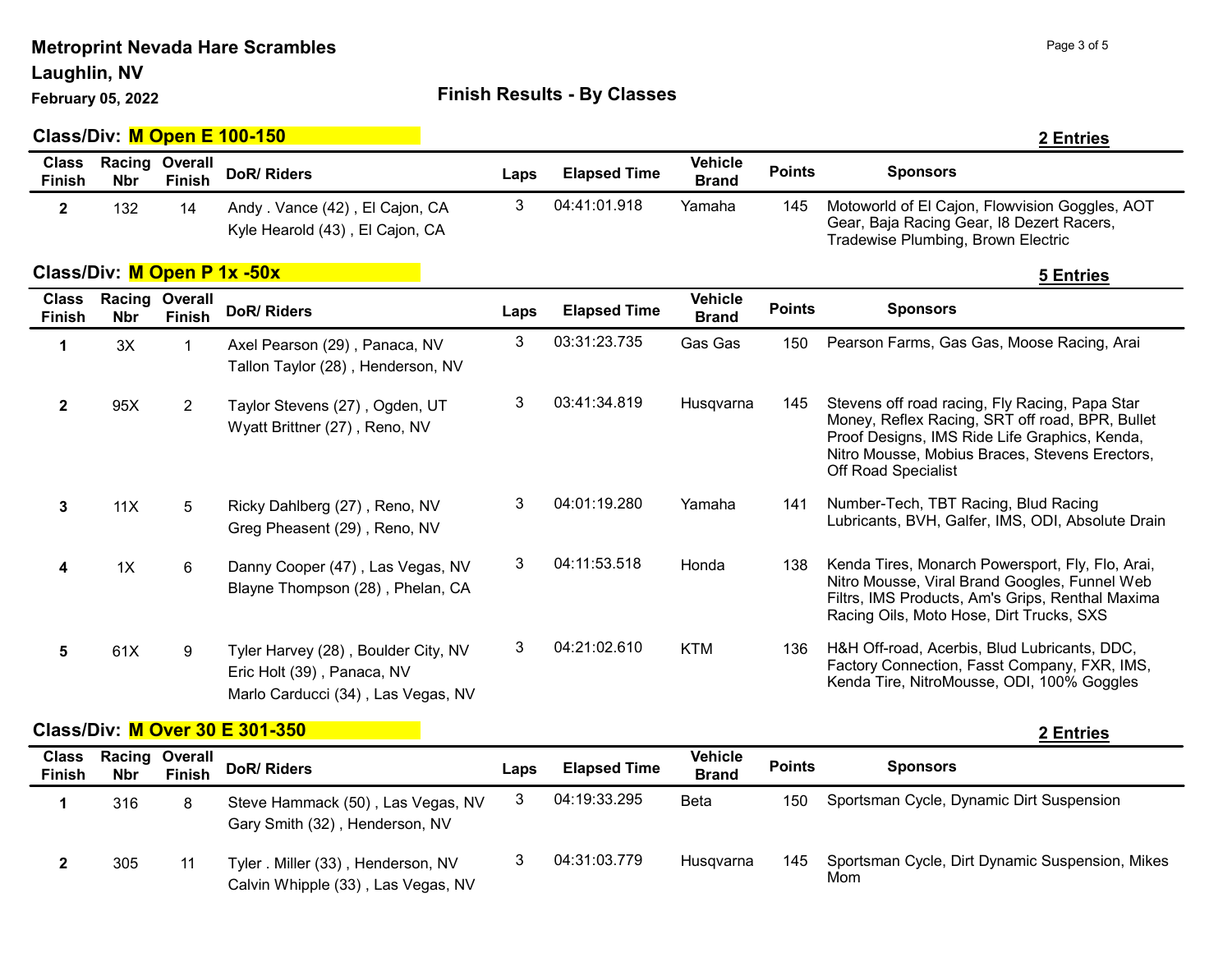Laughlin, NV

# February 05, 2022 **Finish Results - By Classes**

|                               |                           |                          | Class/Div: M Over 30 P 1j-99j                                                                            |      |                     |                                |               | 1 Entries                                               |
|-------------------------------|---------------------------|--------------------------|----------------------------------------------------------------------------------------------------------|------|---------------------|--------------------------------|---------------|---------------------------------------------------------|
| <b>Class</b><br><b>Finish</b> | Racing<br><b>Nbr</b>      | Overall<br><b>Finish</b> | <b>DoR/ Riders</b>                                                                                       | Laps | <b>Elapsed Time</b> | <b>Vehicle</b><br><b>Brand</b> | <b>Points</b> | <b>Sponsors</b>                                         |
| 1                             | 16J                       | 4                        | Carl Maassberg (39), Henderson, NV<br>Russell Pearson (42), Panaca, NV<br>Nate Pearson (45), Pahrump, NV | 3    | 03:56:23.638        | Yamaha                         | 150           | Premier Glass & Mirror, The Countertop Shop             |
|                               |                           |                          | Class/Div: M Over 40 P 1k-99k                                                                            |      |                     |                                |               | 3 Entries                                               |
| <b>Class</b><br><b>Finish</b> | Racing<br><b>Nbr</b>      | Overall<br><b>Finish</b> | <b>DoR/ Riders</b>                                                                                       | Laps | <b>Elapsed Time</b> | <b>Vehicle</b><br><b>Brand</b> | <b>Points</b> | <b>Sponsors</b>                                         |
| 1                             | 70K                       | $\overline{7}$           | Ray Jewett (47), Blackfoot, ID<br>Danny Cooper (47), Las Vegas, NV                                       | 3    | 04:15:49.679        | Yamaha                         | 150           | O'Neil, Flow Vision, Duststyle, Metroprint              |
| $\mathbf{2}$                  | 9K                        | 16                       | Christopher Fry (44), Las Vegas, NV<br>Nacoma Mc Cormick (44), Las Vegas                                 | 3    | 04:56:49.174        | Honda                          | 145           | Team Aggie                                              |
| 3                             | 69K                       | 17                       | Brett Stevens (40), Las Vegas, NV<br>Ron Norman (52), Las Vegas, NV<br>Rich Nelson (40), Las Vegas, NV   | 3    | 05:07:22.718        | Husqvarna                      | 141           | <b>Fohse Factory Racing</b>                             |
|                               |                           |                          | Class/Div: M Woman 1w-50w                                                                                |      |                     |                                |               | 1 Entries                                               |
| <b>Class</b><br><b>Finish</b> | Racing<br><b>Nbr</b>      | Overall<br><b>Finish</b> | <b>DoR/ Riders</b>                                                                                       | Laps | <b>Elapsed Time</b> | <b>Vehicle</b><br><b>Brand</b> | <b>Points</b> | <b>Sponsors</b>                                         |
| $\mathbf 1$                   | <b>11W</b>                | 13                       | Krista Conway (32), Boulder City, NV<br>Kimberly Loppnow (27), Banning, CA                               | 3    | 04:41:00.259        | Beta                           | 150           |                                                         |
|                               | Class/Div: Quad E 801-850 |                          |                                                                                                          |      |                     |                                |               | <b>4 Entries</b>                                        |
| <b>Class</b><br><b>Finish</b> | Racing<br><b>Nbr</b>      | Overall<br><b>Finish</b> | <b>DoR/ Riders</b>                                                                                       | Laps | <b>Elapsed Time</b> | <b>Vehicle</b><br><b>Brand</b> | <b>Points</b> | <b>Sponsors</b>                                         |
| 1                             | 801                       | $\overline{2}$           | Jason Romans (49), Pioche, NV<br>Austin Romans (22), Pioche, NV<br>Alan Levinson (62), Blue Diamond, N\  | 8    | 02:40:16.539        | Yamaha                         | 150           | Romans Brothers, Bingo Racing, Rocky Road<br>Adventures |
| $\mathbf 2$                   | 845                       | 3                        | Alan Romans (52), Pahrump, NV<br>A J  Romans (26), Las Vegas, NV                                         | 8    | 02:48:22.114        | Yamaha                         | 145           | <b>Bingo Racing</b>                                     |